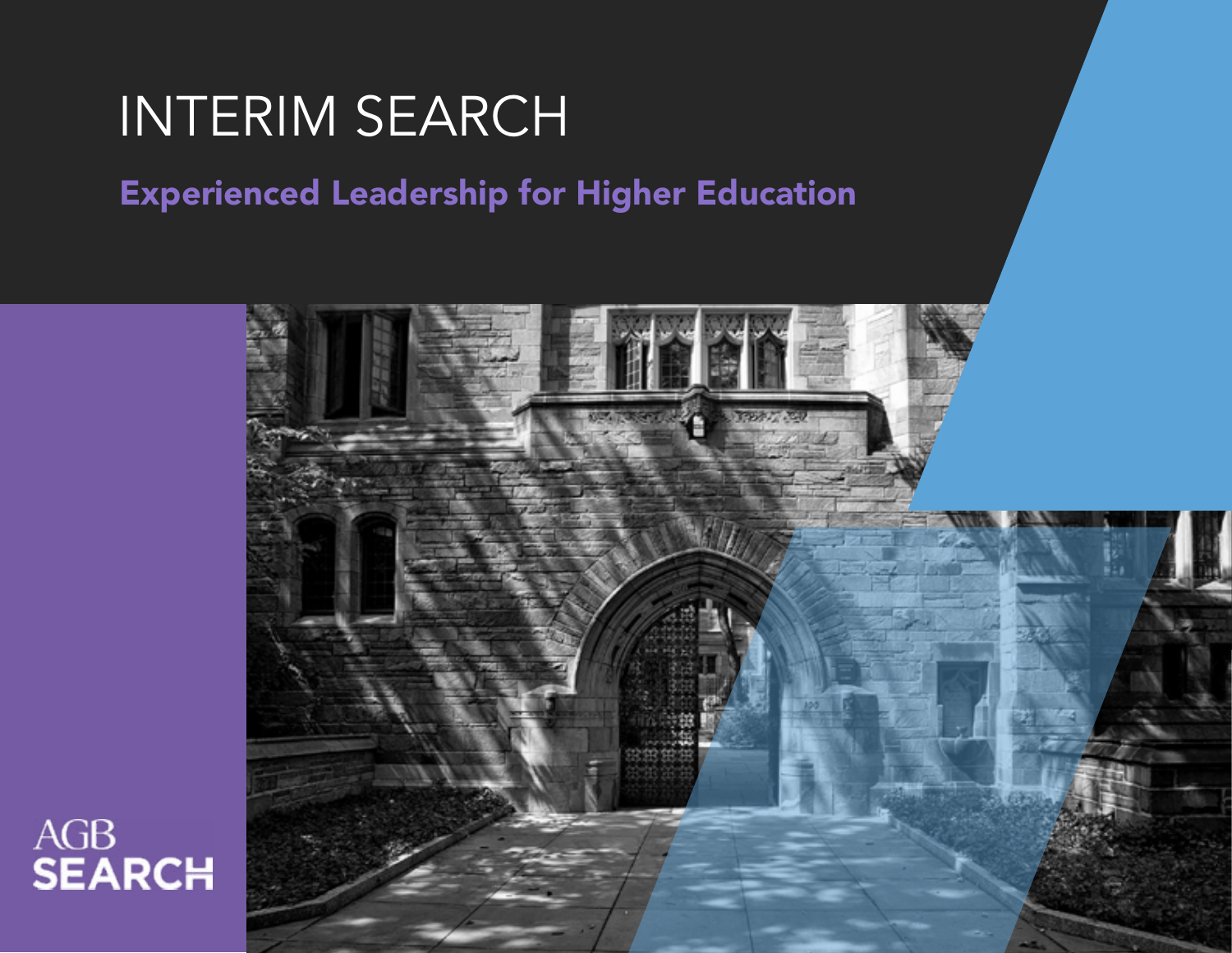# Interim Search Services for High-Impact Roles

Interim leaders play a highly consequential role in higher education institutions. Their efforts – whether focused on maintaining stability for stakeholders, re-orienting the course of a department or organization, or sustaining positive momentum – lay the foundation for the permanent appointee. Interim leadership is often in place for six months to a year or more, much too long to leave the position vacant or ask existing staff to shoulder additional responsibilities.

Interim search has been a core service of AGB Search since the firm's founding. As experts in higher education executive search, we have a deep understanding of the nuances of interim positions. We recognize the urgency of vacancies in top leadership positions, particularly during times of substantial turnover in the industry. Institutions benefit from working with a trusted partner who can provide interim support during the permanent search process.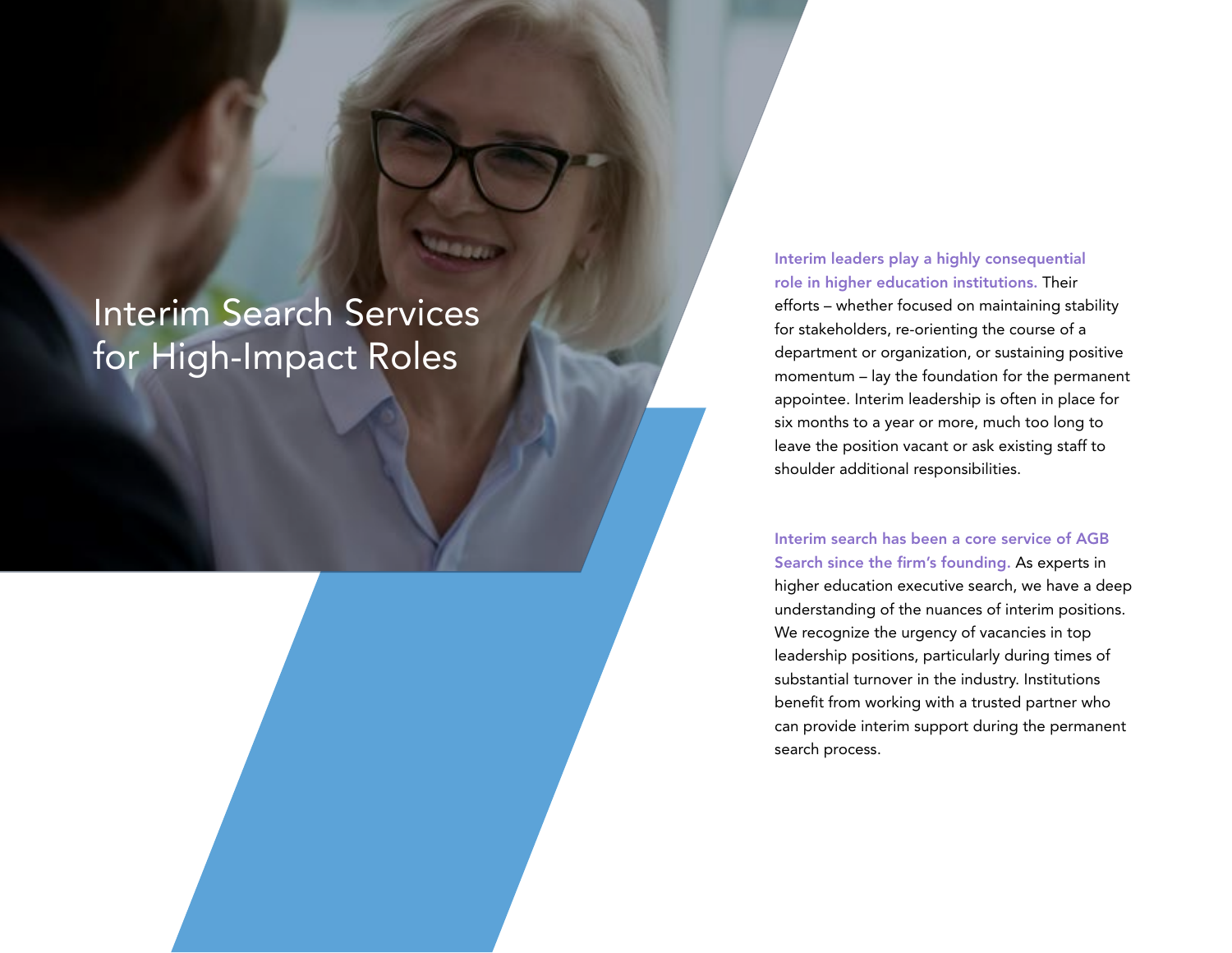## Experienced Leaders When You Need Them

#### AGB Search has cultivated a robust network of

proven leaders. They have the necessary expertise to step into leadership roles seamlessly and strategically navigate the institution's unique circumstances. Our objective is to ensure institutions have adept leadership in place to preserve continuity for the team and the organization.



#### Expertise for a Smooth Transition

AGB Search has an extensive network of interim leaders in the following areas:

- Presidents
- **Provosts**
- **Deans**
- Chief Financial Officers and other Finance Leadership
- Chief Human Resources Officers, VPs/AVPs of Human Resources
- General Counsel and other Legal Affairs Leadership
- VPs/AVPs of Advancement
- VPs/AVPs of Enrollment
- VPs/AVPs of Student Affairs
- **Registrars**
- **Directors of Financial Aid**